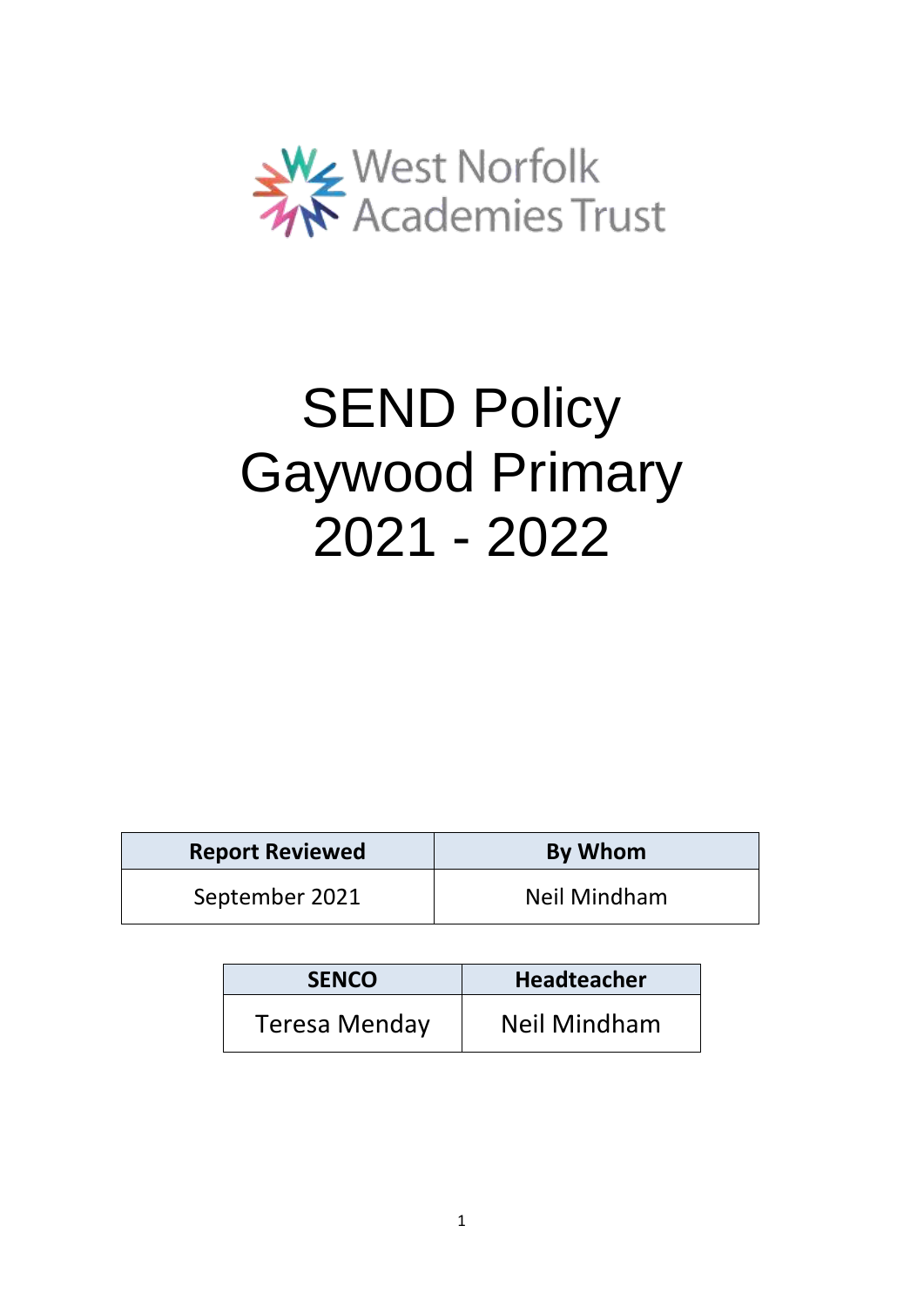## **1. Our Aims**

Gaywood Primary School is committed to providing quality education for all its pupils, based on: equality of access, opportunity and positive outcomes.

- *We fully aim for every child, whatever their background or their circumstances, to have the support they need in order to reach their full potential.*
- *We aim for successful communication between teachers, children with SEND, parents of SEND children, intervention group leaders and outside agencies.*
- *We aim to offer excellence and choice to all our children, whatever their ability or needs.*
- *We have high expectations of all our children.*
- *We aim to achieve this through the removal of barriers to learning and participation.*
- *We want all our children to feel that they are a valued part of our school community.*

## **In practice this means:**

- *There is identification and monitoring of a child's needs at the earliest possible stage.*
- *There is involvement with parents at an early stage and that parents are encouraged to be involved with their children's education.*
- *There is equal access to the curriculum and equal opportunities for all children with SEND - differentiated provision.*
- *That the needs of all SEND children are catered for and that they are given a positive image.*

# **2. Special Educational Needs, Legislation, Definition and Practice**

## **Legislation**

This policy and information report is based on the statutory [Special Educational Needs and](https://www.gov.uk/government/uploads/system/uploads/attachment_data/file/398815/SEND_Code_of_Practice_January_2015.pdf)  [Disability \(SEN-D\) Code of Practice](https://www.gov.uk/government/uploads/system/uploads/attachment_data/file/398815/SEND_Code_of_Practice_January_2015.pdf) and the following legislation:

- [Part 3 of the Children and Families Act 2014,](http://www.legislation.gov.uk/ukpga/2014/6/part/3) which sets out schools' responsibilities for pupils with SEN and disabilities
- [The Special Educational Needs and Disability Regulations 2014,](http://www.legislation.gov.uk/uksi/2014/1530/contents/made) which set out schools' responsibilities for education, health and care (EHC) plans, SEN coordinators (SENCOs) and the SEN information report

## **Definition**

A pupil has SEN if they have a learning difficulty or disability which calls for special educational provision to be made for them, which is different to and additional to that which is provided for other learners.

They have a learning difficulty or disability if they have:

- *A significantly greater difficulty in learning than the majority of others of the same age, or*
- *A disability which prevents or hinders them from making use of facilities of a kind generally provided for others of the same age in mainstream schools*

Special educational provision is educational or training provision that is additional to, or different from, that made generally for other children or young people of the same age by mainstream schools.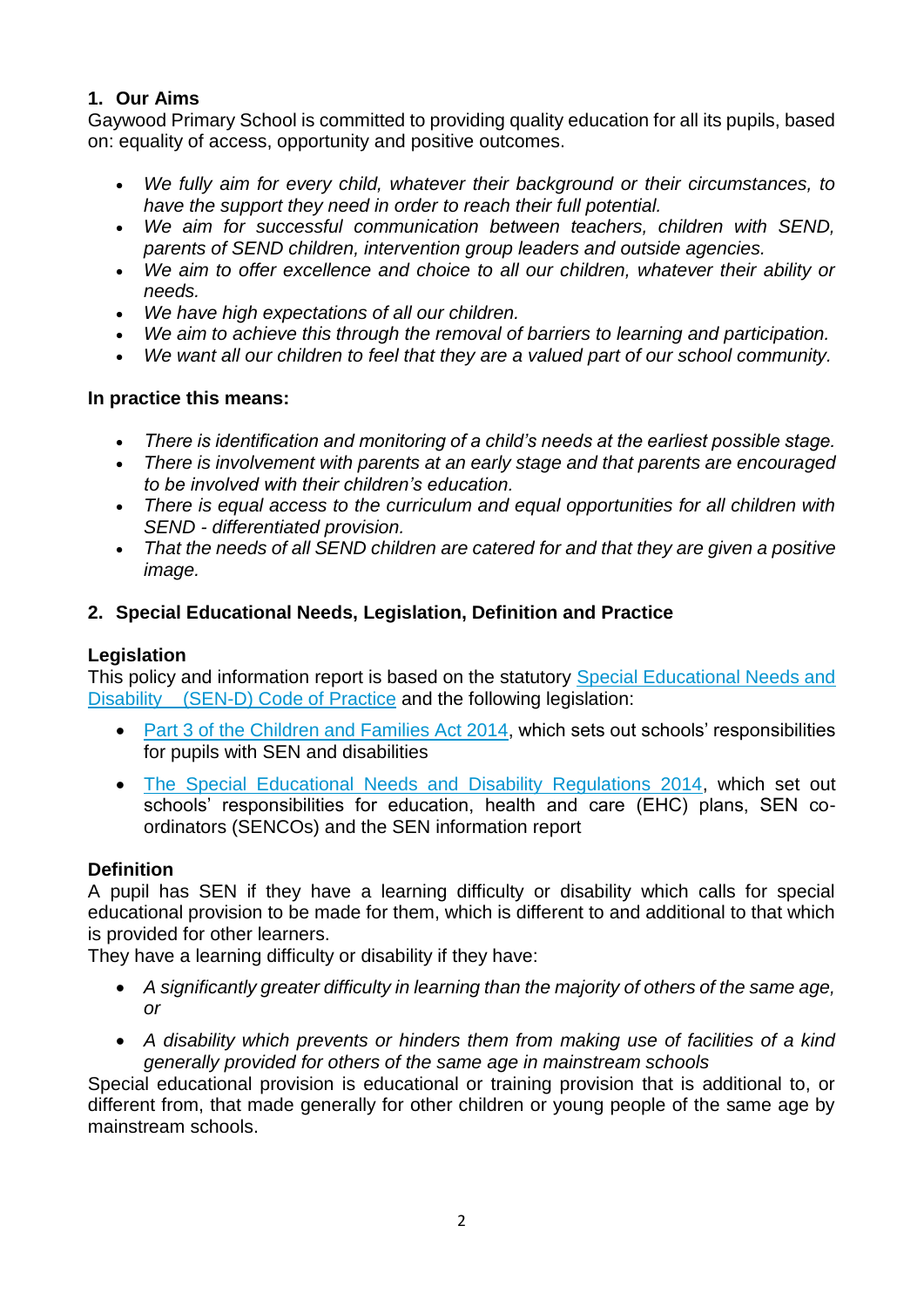## **Children with disabilities including those with medical conditions**

Many children and young people who have SEN may have a disability under the Equality Act 2010 – that is *'…a physical or mental impairment which has a long-term and substantial adverse effect on their ability to carry out normal day-to-day activities'.* This definition provides a relatively low threshold and includes more children than many realise: 'long-term' is defined as 'a year or more' and 'substantial' is defined as 'more than minor or trivial'. This definition includes sensory impairments such as those affecting sight or hearing, and longterm health conditions such as asthma, diabetes, epilepsy, and cancer. Children and young people with such conditions do not necessarily have SEN, but there is a significant overlap between disabled children and young people and those with SEN. Where a disabled child or young person requires special educational provision they will also be covered by the SEN definition.

At Gaywood Primary, we do not discriminate against, harass or victimise disabled children and young people. Across our school, staff plan and make reasonable adjustments including providing auxiliary aids and services to ensure disabled children are not at a disadvantage compared with their peers. We seek to promote equality of opportunity and foster good relationships between disabled and non-disabled children.

### **3. Strategic Support for SEND – A graduated response**

We want all our children to feel that they are a valued part of our school community. Through appropriate curricular provision, we respect the fact that children:

*have different educational and behavioural needs and aspirations, require different strategies for learning, acquire, assimilate and communicate information at different rates, need a range of different teaching approaches and experiences all underpinned by our knowledge rich curriculum* 

#### **Pandemic Approach**

#### **Remote Learning**

Pupils with SEND will need differentiated and adjusted materials to support remote learning as they would in class. Teachers and SENDCo should speak directly with parents and carers to establish expectations on day one of isolation, lessons will then be provided each day in line with all pupils.

#### **Risk Assessment**

Pupils with complex SEND *(which may include co-morbid medical conditions)* will be risk assessed to ensure they are safe in school. Advice from outside agencies must be referred to. We use a graduated response to supporting children with identified needs, please refer to the SPS SEN information Report.

## **Tier 1**

The primary type of intervention is Quality First Teaching within Inclusive classrooms drawing on the knowledge and understanding of how teaching can be improved for all children by incorporating strategies used to help children with a variety of Special Needs *E.g. Visual Timetables, clear instructions, tasks divided into manageable chunks. This will include children with SEN support.*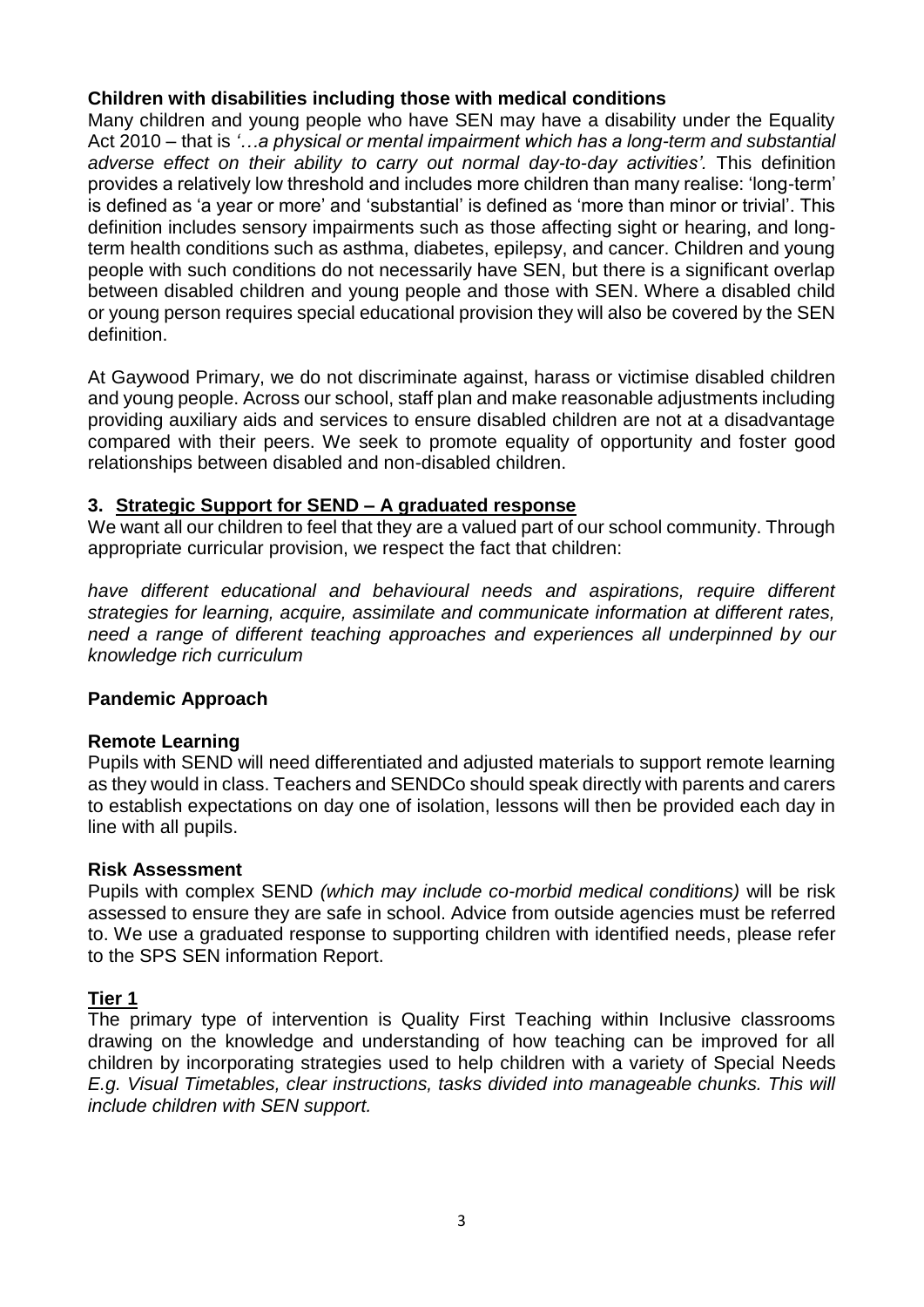# **Tier 2**

Alongside Tier 1 we run catch up intervention groups that are targeted to improve specific skills or deal with specific barriers to learning which can best be successful if children work with an adult in a quiet space. These groups are run by TA's working alongside teachers.

This will include children with SEN support. If the child is still failing to make adequate progress with this level of SEN support, a more in-depth assessment may take place to find out what the child's special educational needs are and what special help the child needs. People involved in this process may include parents, school members, doctors, specialist teachers, educational psychologists & social services.

# **Tier 3**

If the child needs an individualised programme of support then the school or parents may apply for an Education, Health and Care Plan (EHCP). The children will receive individualised support whether or not they receive an EHCP.

## **5. Roles and responsibilities**

# **Our SENCO**

The Primary Trust SENCO is **Mrs Teresa Menday**. The Assistant Trust SENCO is **Mrs Emma Radford**.

They will:

- *Work with the Headteacher, SEN governor to determine the strategic development of the SEN policy and provision in the school.*
- *Have day-to-day responsibility for the operation of this SEN policy and the coordination of specific provision made to support individual pupils with SEN, including those who have EHC plans.*
- *Provide professional guidance to colleagues and work with staff, parents, and other agencies to ensure that pupils with SEN receive appropriate support and high quality teaching.*
- *Advise on the graduated approach to providing SEN support.*
- *Advise on the deployment of the school's delegated budget and other resources to meet pupils' needs effectively.*
- *Be the point of contact for external agencies, especially the local authority and its support services.*
- *Liaise with Nursery providers and any potential next providers of education to ensure pupils and their parents are informed about options and a smooth transition is planned.*
- *Work with the Headteacher and governing board to ensure that the school meets its responsibilities under the Equality Act 2010 with regard to reasonable adjustments and access arrangements.*
- *Ensure the school keeps the records of all pupils with SEN up to date.*
- *Liaise regularly with the Assistant SENCO and SEN Support across the Trust Primary Schools.*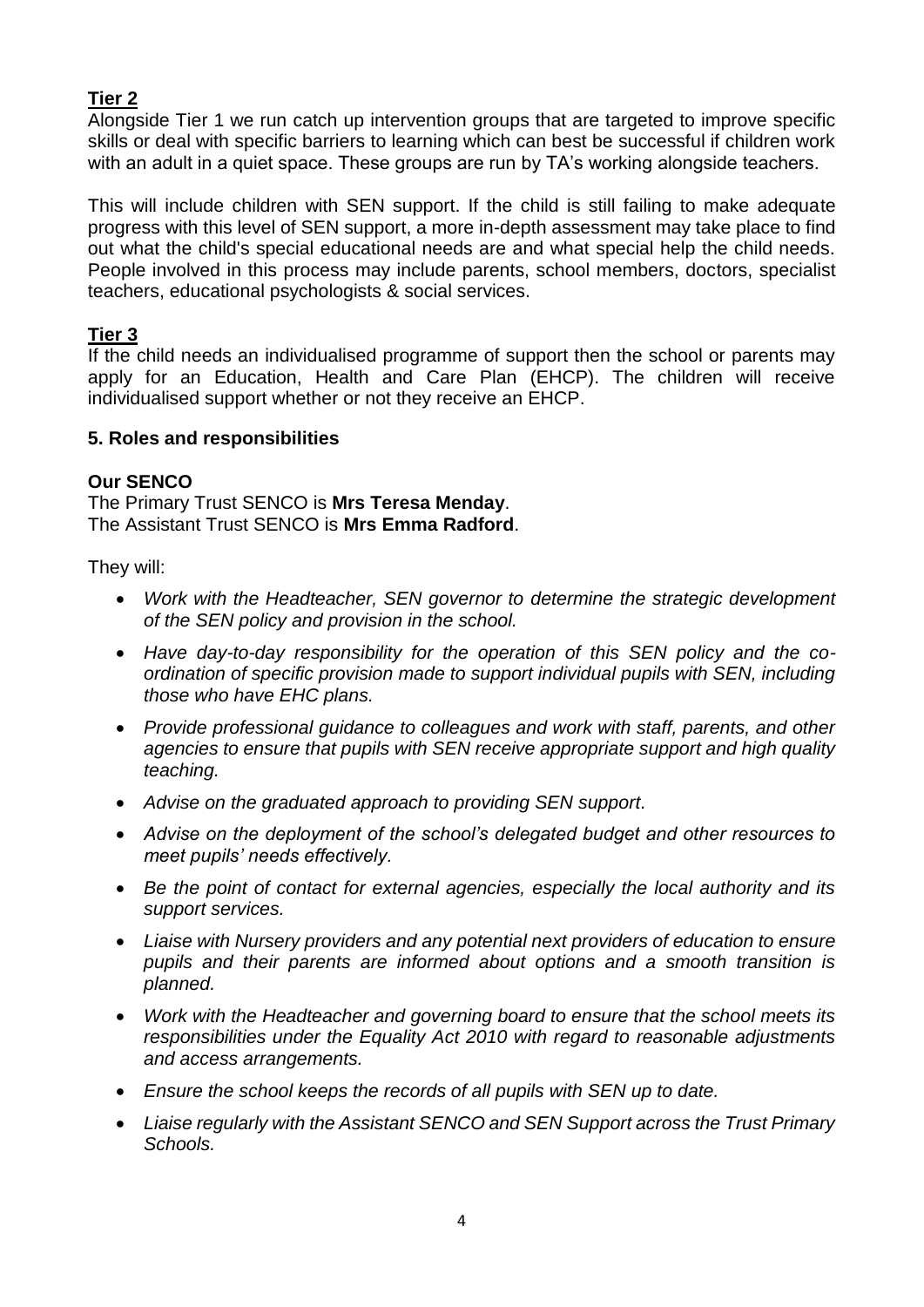### **The SEN governor**

The SEN governor will:

- *Help to raise awareness of SEN issues at governing board meetings.*
- *Monitor the quality and effectiveness of SEN and disability provision within the school and update the governing board on this.*
- *Work with the Headteacher and SENCO to determine the strategic development of the SEN policy and provision in the school.*

### **The Headteacher**

The Headteacher will:

- *Work with the SENCO and SEN governor to determine the strategic development of the SEN policy and provision in the school.*
- *Have overall responsibility for the provision and progress of learners with SEN and/or a disability.*

#### **Class teachers**

Each class teacher is responsible for:

- *Delivering quality first teaching to all pupils*
- *The learning of all pupils in their class including those pupils who have SEND. They give equal attention to all pupils who may need support with their learning. They ensure any support, such as that from a Teaching Assistant or Learning Support Assistant, is in addition to and in no way replaces the attention pupils receive from their Class Teacher*
- *Using the proper procedures for identifying, assessing and making provision for pupils with SEND. They are responsible for giving pupils with SEND "attainable targets to encourage their development and promote self-esteem". The targets and strategies are discussed with parents, are written in the pupil's monitoring documents and kept in the teacher's planning file.*
- *Informing the SENDCo and parents of any pupils they identify as having an area of need which requires learning support.*
- *Ensuring that additional needs and targets are communicated appropriately to all adults who work with the pupil.*
- *Working closely with any teaching assistants or specialist staff to plan, differentiate and assess the impact of support and interventions and how they can be linked to classroom teaching.*
- *As with all children, we have high aspirations and celebrate the educational and personal achievements of SEN-D children.*
- *Be familiar with the SEN-D Code of Practice and respond appropriately to requests for information, to support the completion of referrals and other documentation needed, as part of review meetings.*
- *Provide a record of a child's progress towards their individual targets on an IEP (Individual Education Plan) or the Access, Plan, Do and Review (APDR) process and review it informally half termly and termly with the child and parent / carer, for IEP and the SENCO for APDR process. These will also be shared with parents.*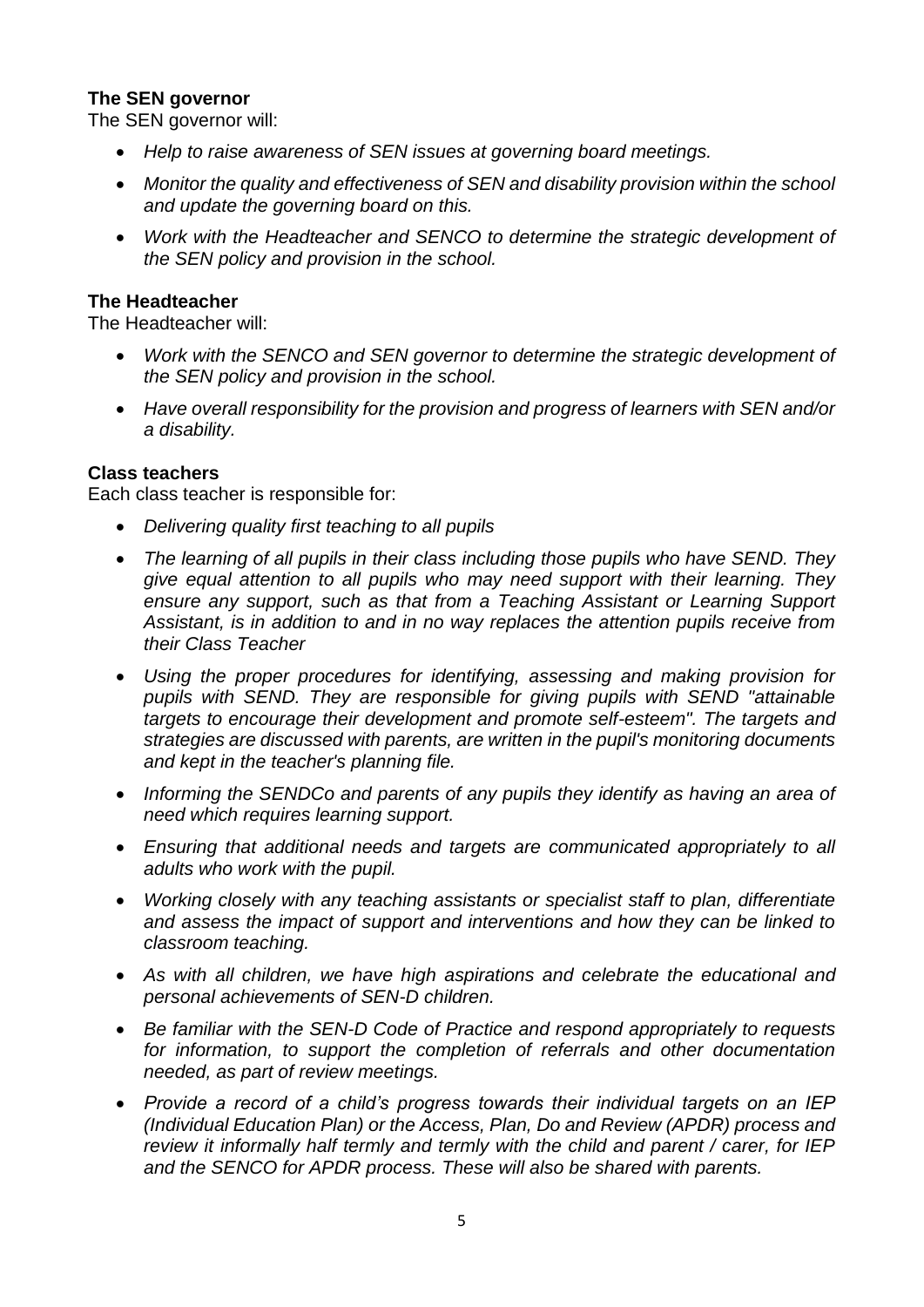*Provide resources that are additional and different from those provided as part of the school's usual differentiated curriculum.* 

## **Teaching Assistants:**

- *Support children individually or in groups.*
- *They may participate in meetings, contribute to records and assessment procedures, help draw up monitoring documents and plan work for individuals or group work.*
- *Assist class teachers. Some adults will work, for example, 1:1 with a child in the morning and then undertake general class support tasks in the afternoon.*
- *Work with pupils who have SEND. They may support one pupil with an EHCP or they may support a target group within a class.*
- *Liaise regularly with the class teacher, support teachers and outside specialists.*
- *involve monitoring and recording the pupil's progress in an agreed way.*

# **6.Facilities and Accessibility**:

At Gaywood Primary we are committed to providing premises that are suitable and sufficient for all educational purposes and give access to a broad and balanced curriculum for all students, irrespective of special need or disability.

Existing accessibility for pupils with special educational needs and/or disabilities are:

- *The use of learning aids (writing slopes, wobble cushions for example) to support pupils*
- *The use computers and a wide selection of programmes to meet varied needs as part of the resources available.*
- *Extra teaching support is given to pupils who need to acquire independence on the computer.*
- *Our site meets all requirements of Equality Act 2010.*

# **7. Identification, Assessment and Provision**

It is helpful to see pupils' needs and requirements as falling within one or more of these broad areas

- *communication and interaction*
- *cognition and learning*
- *behaviour, emotional and social development*
- *sensory and/or physical*

A child's special educational needs and disability may have been identified before they arrive at a school or they may be identified once they arrive at school, often by Class Teachers or parents. Identification of SEND is part of the continuous cycle of assessment.

School will assess each child's current levels of attainment on entry in order to ensure that they build on the patterns of learning and experience already established during the child's pre-school years.

If the child already has an identified special educational need, this information may be transferred from former school settings during transition or between staff when children transition between classes. Likewise, we will ensure information is shared whenever pupils transition to a new school or setting.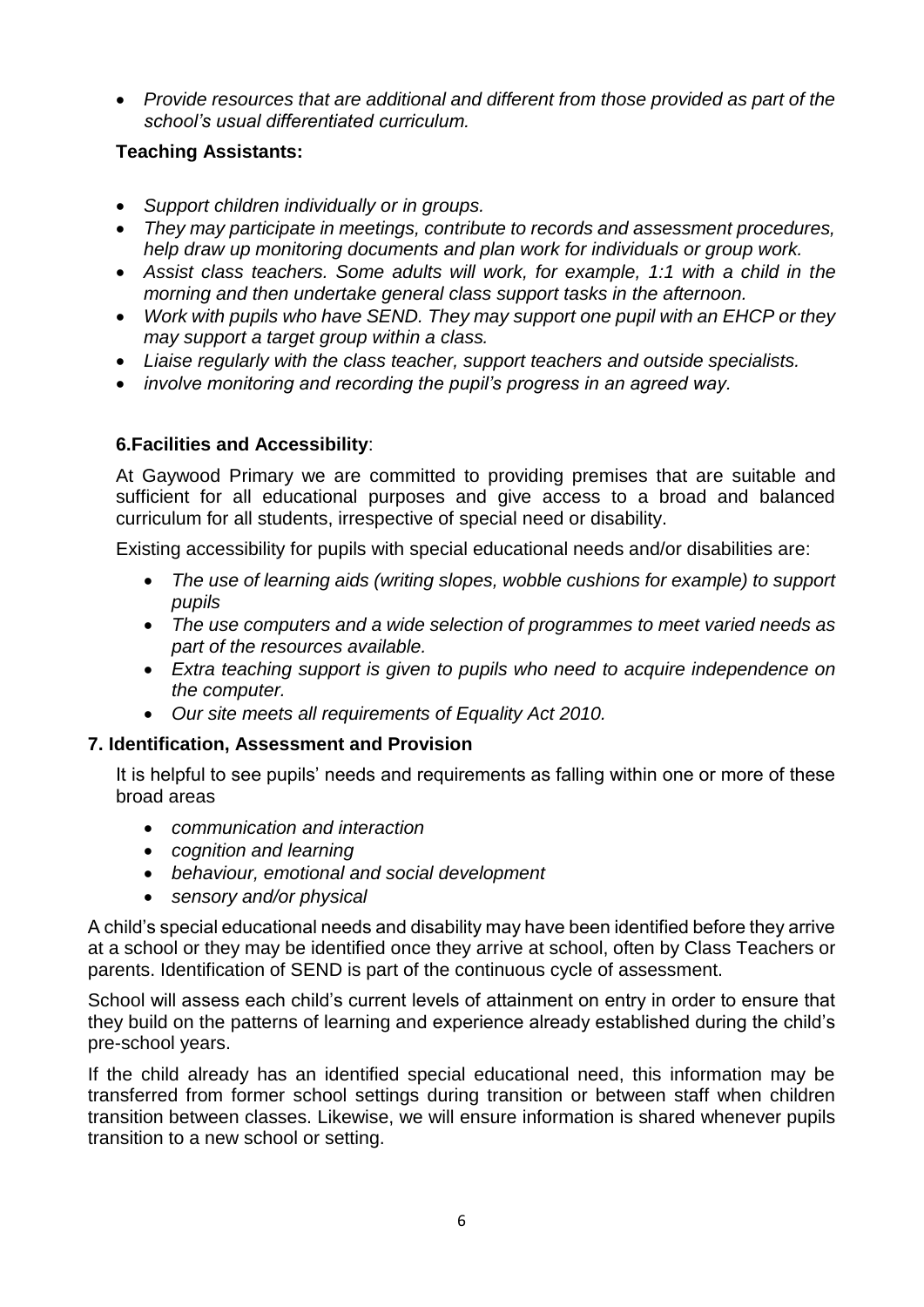Class Teachers and the SENDCo will use this information to:

- *Provide starting points for the development of an appropriate curriculum.*
- *Identify and focus attention on action to support the child within the class.*
- *Use the assessment processes to identify any learning difficulties.*
- *Ensure on-going observation and assessments provide regular feedback about the child's achievements and experiences to form the basis for planning the next steps of the child's learning*

#### **8. Progress as an indicator of SEND**

Gaywood Primary uses Assess, Plan, Do, Review to make sure progress is evidenced. Teachers observe and assess the progress, sometimes in small steps on an IEP, of individual children to provide information about areas where a child is not progressing satisfactorily. Under these circumstances, teachers may need to consult the SENDCo to consider what else might be done. This review might lead to the conclusion that the pupil requires help over and above that which is normally available within the particular class or subject. The key test of the need for action is that current rates of progress are inadequate.

Adequate progress can be identified as that which:

- *Prevents the attainment gap between the child and his peers from widening.*
- *Closes the attainment gap between the child and his peers.*
- *Ensures access to the full curriculum.*
- *Demonstrates an improvement in self-help, social or personal skills.*
- *Demonstrates improvements in the child's behaviour.*

It is important to note that slow progress and low attainment do not necessarily mean that a child has SEND. Equally, when pupil attainment is in line with or higher than age related expectations, it should not be assumed that there is no learning difficulty or disability.

#### **9.Specific Needs**

Gaywood Primary recognises that some children may have Specific diagnosed difficulties such as Autism, Dyslexia or ADHD. We benefit from support from the local authority in meeting the needs of children with specific diagnosed needs.

#### **10.Education, Health and Care Plans**

Most pupils' needs are met by the strategies put in place, such as a differentiated or individualised curriculum, but some children with SEND may require additional support to enable the Federation to meet their needs. This is additional support which cannot be expected to be provided out of the school budget but requires additional funding from the Local Authority (LA). This is a very small number of pupils who may have difficulties that may be of a more long-term nature. In this case the school (or the parent) may ask the LA to do a Statutory Assessment. The LA then gathers information from all the professionals concerned with the pupil and from the parents. If appropriate, an Education, Health and Care Plan (EHCP) is then drawn up. In this document the needs and the provision given by the LA are clearly outlined. Some pupils' special educational needs are assessed at pre-school age. They enter reception with an EHCP and with appropriate provision and support in place.